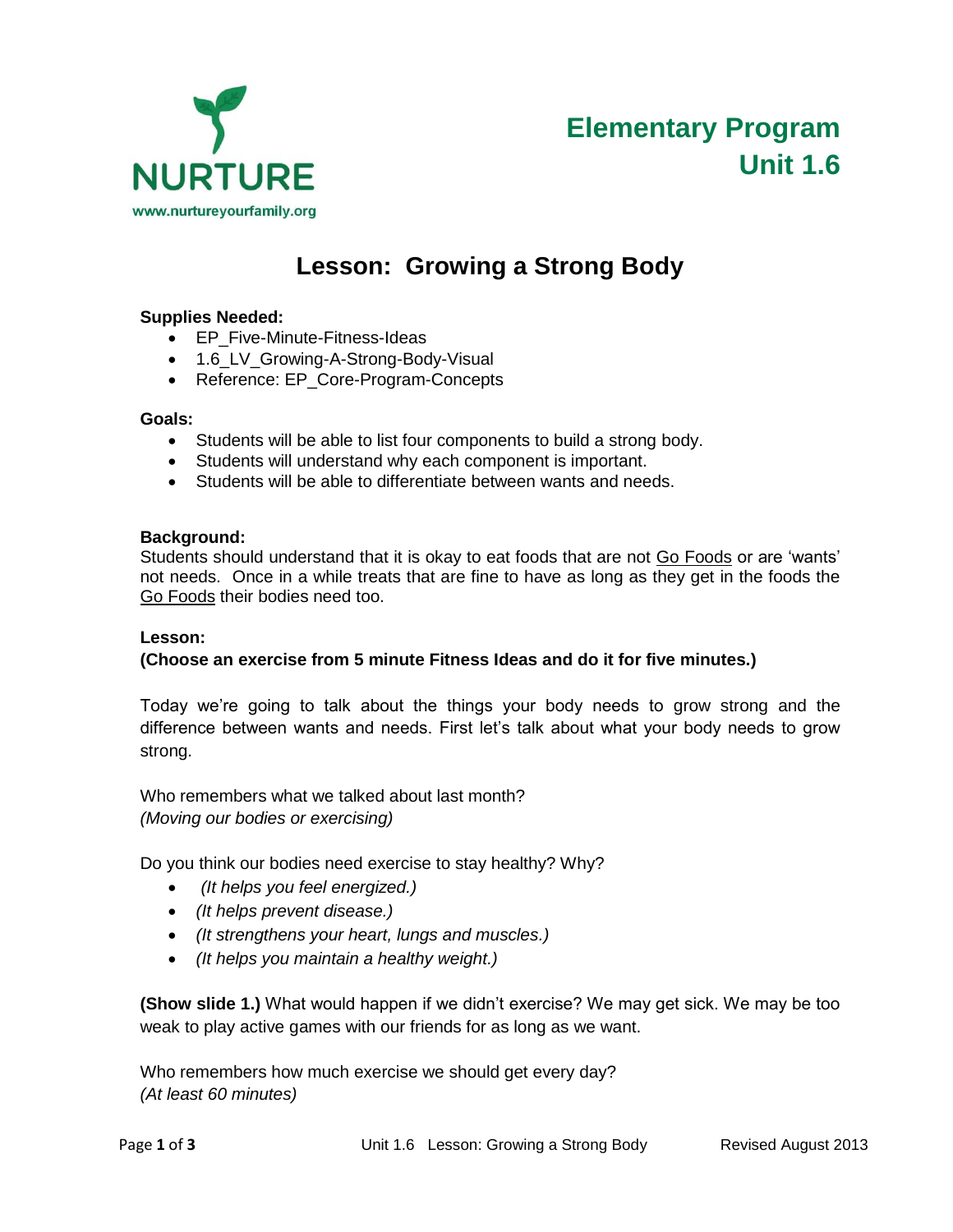There are three **more** things your body needs to grow strong. Raise your hand if you think you can name all three?

- *(Food)*
- *(Water)*
- *(Sleep)*

**(Show slide 2.)** What kind of food do we need? *(Go Foods)* 

Why do our bodies need Go Foods? They give our bodies the energy we need to think clearly, play, and grow strong! We need three healthy meals each day with two to three small snacks to feel our best. If we don't eat plenty of Go Foods, we might feel tired, get a headache, or feel crabby.

What are some of your favorite Go Foods? *(fruits, veggies, seeds, nuts, lean proteins, dairy, whole grains, etc.)*

**(Show slide 3.)** Why do you think we need water to grow a strong body? More than half of our bodies are made of water (about 60%)! Water helps transport nutrients throughout the body. If we don't drink water, our bodies wouldn't be able to function properly. Have you ever gotten really thirsty? How did you feel? We might get a headache, get a stomach ache, or feel dizzy. That is why it is important to drink at least 5 cups of water each day.

**(Show slide 4.)** We also need sleep to grow a strong body. At night, when we are sleeping, our bodies are busy repairing tissues, growing new tissues, and fighting off germs that might make us sick. Our bodies need time to rest so we can be ready to tackle the day. How do you feel when you are really tired? If we don't get enough rest, we are more likely to get sick, we might have a hard time paying attention, and we might not have the energy to play our favorite games.

**(Show slide 5.)** Now we're going to play a game called Want or Need. I'm going to show you some pictures. If the picture is something our bodies need to grow strong I want you to stand up and show me your muscles. If the picture is something we may want but our body doesn't need it, then sit down.

**(Show slide 6.)** Sports Drinks are a want.

Can you think of a better choice? *(Water and milk are the best alternatives.* **See EP\_Core-Program-Concepts for more information.***)*

**(Show slide 7.)** Water is a need.